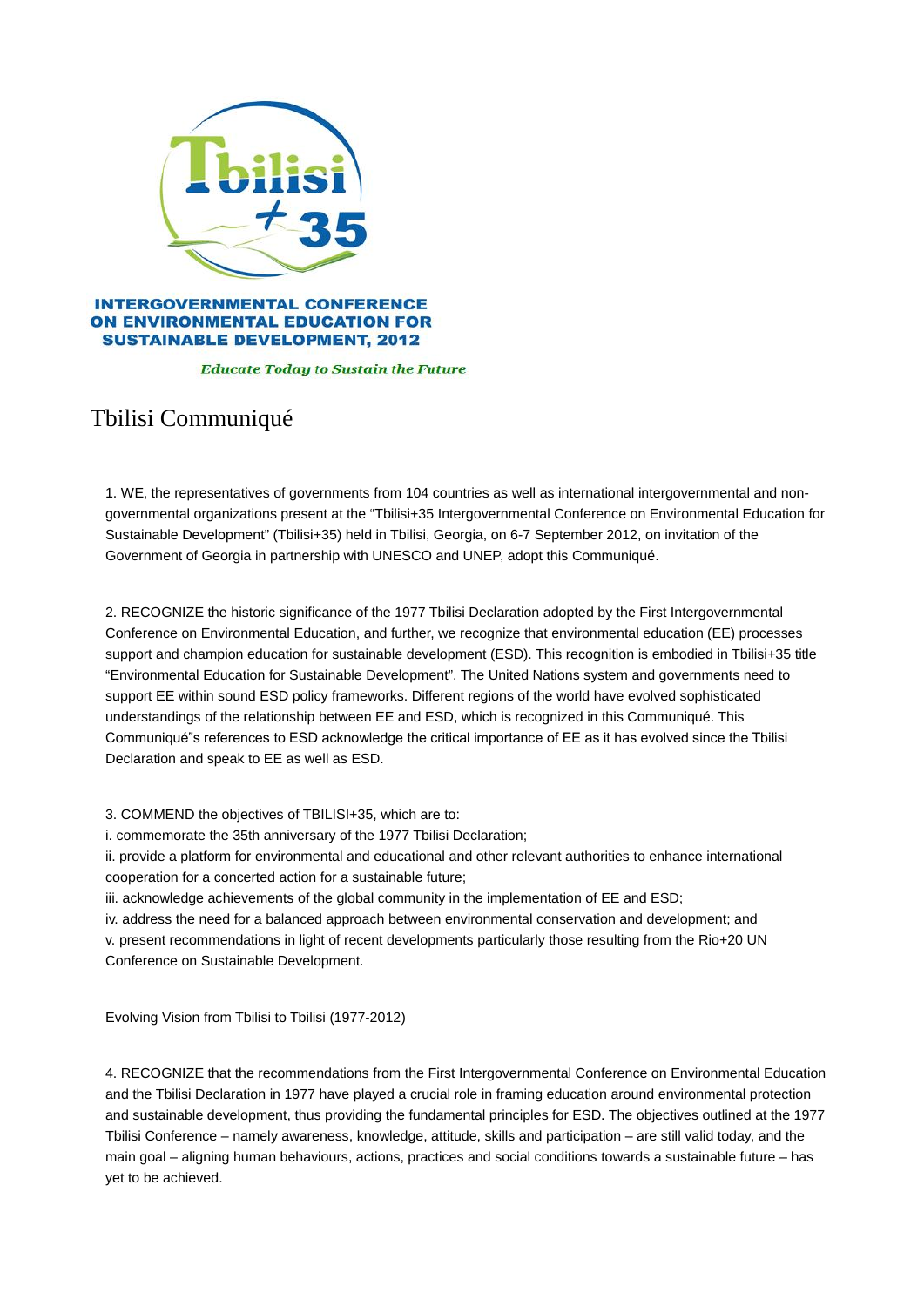5. ACKNOWLEDGE the historical roots and contributions of EE and the related vision of ESD and its evolution from the UN Conference on the Human Environment (Stockholm, 1972); the International Workshop on Environmental Education (Belgrade, 1975); the First Intergovernmental Conference on Environmental Education (Tbilisi, 1977); the International Congress on Environmental Education and Training (Moscow, 1987); the World Conference on Education for All (Jomtien, 1990); the UN Conference on Environment and Development (Rio de Janeiro, 1992); the International Conference on Environment and Society: Education and Public (Thessaloniki, 1997); The United Nations Millennium Summit (New York, 2000); the World Summit on Sustainable Development (Johannesburg, 2002); the UN Decade of ESD (2005-2014); the 4<sup>th</sup> International Conference on Environmental Education (Ahmadabad, 2007); the UNESCO World Conference on ESD (Bonn, 2009); and the UN Conference on Sustainable Development (Rio de Janeiro, 2012).

6. ACKNOWLEDGE the achievements of the 35 years of EE and the UN Decade of Education for Sustainable Development (DESD) thus far and the global community"s progress towards establishing ESD policies, strategies and initiatives at global, regional, national and local levels; nevertheless we note with regret that progress is still insufficient and unevenly distributed.

7. RECOGNIZE the key role and the positive impact of the Communication, Education and Public Awareness provisions of multilateral environmental agreements and the development of the environmental human rights, acknowledging also the relationship between human rights and environment; however we note that their potential has yet to be fully realized for addressing the current sustainability challenges. Rio+20 and The Future We Want: New Challenges for Education

8. TAKE NOTE of The Future We Want - Rio+20 outcome document, particularly the articles pertinent to education as well as the recent findings of the UNESCO 2012 Report on the DESD Shaping the Education of Tomorrow, the UNEP Foresight Report 21 Issues for the 21st Century, UNEP Report Global Environment Outlook (GEO 5), the report of the UN Secretary-General"s High Level Panel on Global Sustainability, inter alia.

9. FURTHER NOTE that humanity faces persisting global challenges as underlined by The Future We Want, including, but not limited to, poverty; inequitable ownership, distribution and unsustainable use of resources; social and environmental injustice; unequal educational opportunities; poor health systems; overpopulation; gender inequality; disparities between rural and urban development; loss of cultural heritage and biological diversity; climate change and exposure to disasters and risk.

10. COMMEND the decision of the UN Conference on Sustainable Development, Rio+20 that stressed the importance of promoting ESD and more active integration of sustainable development into all levels and phases of the education and training system, and further welcome enhanced efforts on early childhood development, primary, secondary, vocational and higher education and training systems beyond the UN DESD.

11. WELCOME the statements of The Future We Want, which recognize the green economy in the context of sustainable development and poverty eradication as one of the important tools available for achieving sustainable development and resilience. This requires an emphasis on education in bringing about a meaningful change in people"s mindsets and attitudes in pursuing sustainable consumption and production patterns as well as training and re-skilling the labour force. Capturing Progress: Endorsing Good Practices

12. AFFIRM that education is critical to achieve sustainable development, inter alia fostering green economies and sustainable societies, to overcome social and economic inequality and to promote inter and intragenerational solidarity, peace and responsible lifestyles.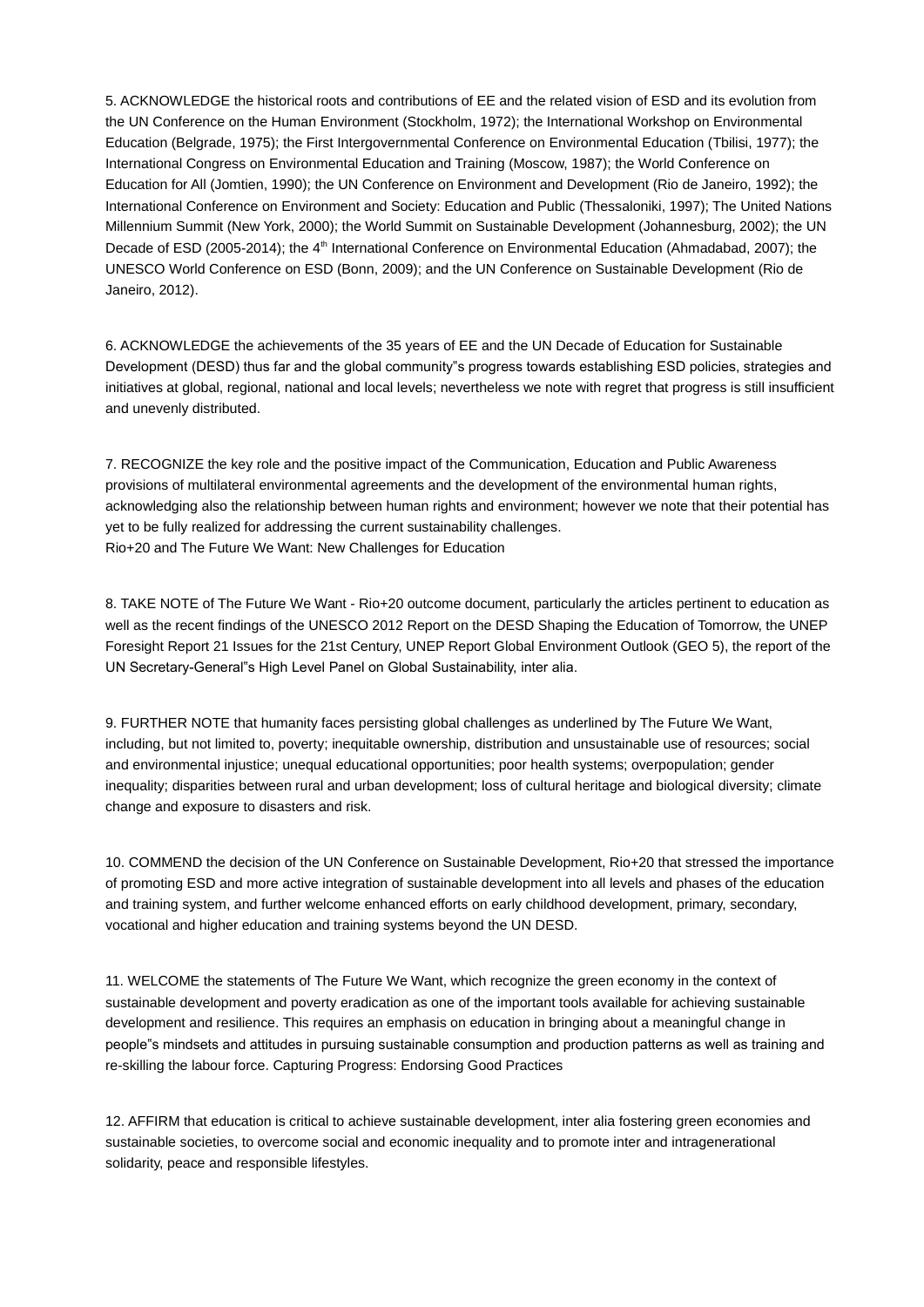13. COMMEND practices of continuous monitoring, re-assessment and revision of education so that it is a lifelong, holistic and inclusive learning process delivering its purpose beyond mere knowledge acquisition and enhancing values and ethics, creating new patterns of behaviours and lifestyles in line with the core intent of the 1977 Tbilisi Declaration and the principles of the Earth Charter.

14. STRESS the importance of lifelong learning experiences and learner-oriented systems that include formal, nonformal and informal education empowering people and communities with the essential knowledge and life skills to foster societal transformation toward sustainability. In particular, practices that encourage ESD to develop key competences facilitating the understanding of complexity, dealing with uncertainty, ethical dilemmas and risk management.

15. WELCOME efforts towards equal access to quality education at all levels for attaining sustainable development, particularly for the disadvantaged groups including women, young people, indigenous communities, internally displaced persons and refugees, persons with disabilities, rural and urban poor, ethnic and racial minorities.

16. AFFIRM the importance of the foundations of ESD starting in the early childhood years for formal and informal learning of young people.

17. ACKNOWLEDGE the contribution of indigenous people and local wisdom in developing the "sense of place" and respect for land, especially in nature, as critical for promoting a society that cares for the environment.

18. RECOGNIZE the positive role the corporate sector may play in reducing overconsumption and material throughput, addressing energy, water and food security, environmental degradation, promoting resource efficiency, low carbon societies and sustainable development.

19. AFFIRM the potential of strong intra-governmental cooperation and public-private partnerships as well as rigorous civil-society involvement and meaningful dialogue among all stakeholders – governments, academia, enterprises, consumers, civil society, media and the general public as core condition for ESD.

20. ACKNOWLEDGE ongoing international cooperation in promoting public policies and practice of ESD, sharing good practices between states and regions, including in schools curricula and management, transferring educational technologies and innovations; and facilitating exchange opportunities, partnerships and joint endeavours by institutions.

21. RECOGNIZE the efforts for adequate and diversified funding of ESD through public, private and corporate contributions at local, national, regional and global levels.

22. WELCOME the development of adequate educational infrastructure and incorporation of information and communication technologies (ICTs) into education, fostering teacher competencies, research and promoting social learning in all settings as crucial for effective implementation of ESD objectives.

23. SUPPORT governmental and non-governmental initiatives that enhance scientific excellence, research and innovation on ESD through the involvement of higher education institutions and research networks, and the adoption by higher education institutions of sustainable development approaches, particularly in developing countries.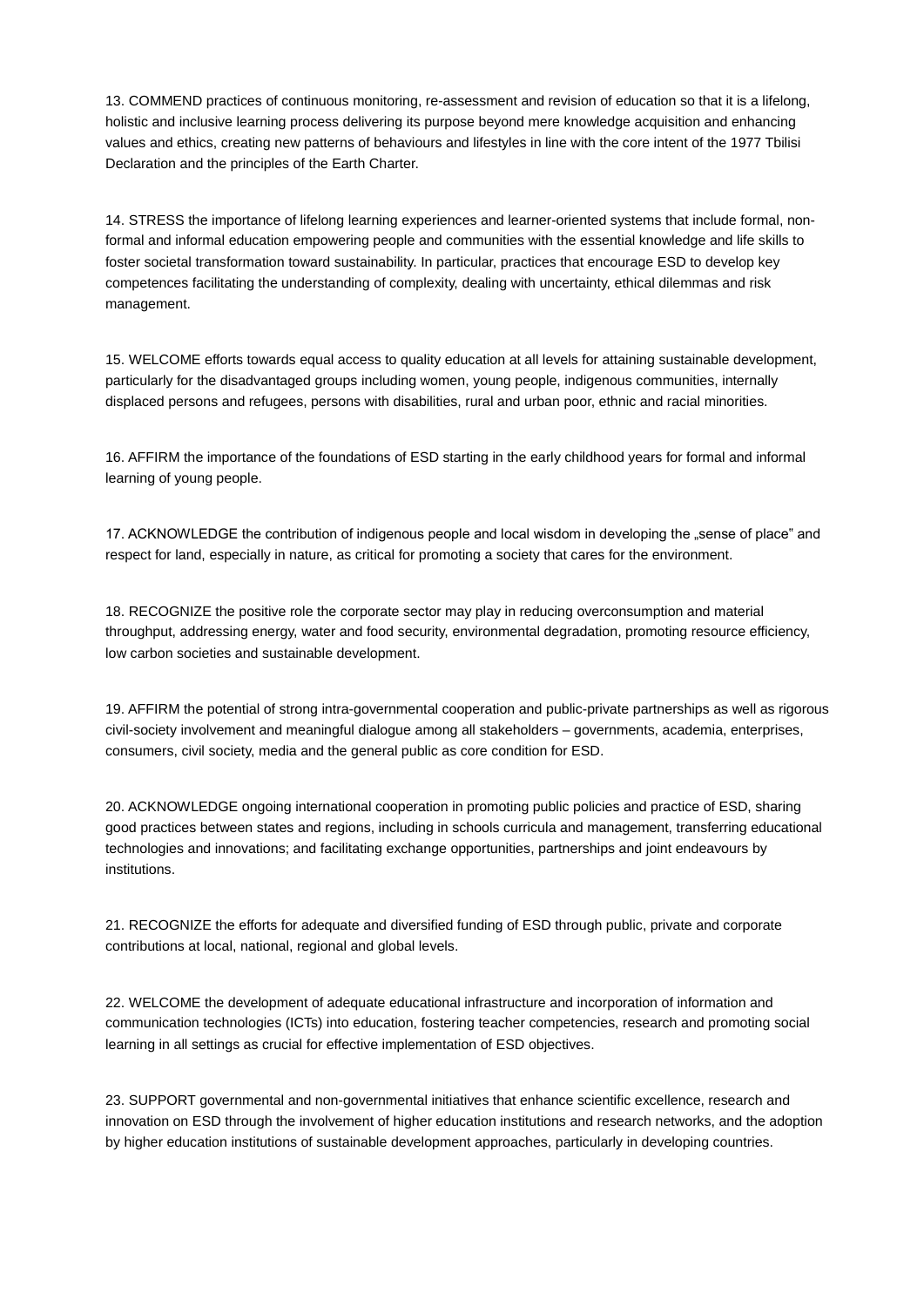24. RECOGNIZE that despite the documented progress towards ESD, persisting and emerging challenges for sustainable development and education prevail, including, but not limited to: poverty, unequal access to quality education, uneven ownership distribution of resources, conflicts, economic crisis, unemployment and underemployment, underinvestment in sustainable development initiatives, increased pressure on the carrying capacity of ecosystems, and climate change. ESD Looking Ahead and Beyond 2014

## WE RECOMMEND GOVERNMENTS AND OTHER RELEVANT STAKEHOLDERS TO:

25. ADVOCATE for better understanding and dissemination of the content and processes of ESD and the role of media, including the social media, ICTs and other innovative settings of learning in delivering the ESD objectives, for civil society and in particular vulnerable groups.

26. ACCELERATE the institutionalization of ESD commitments at all levels contributing to good governance in overarching sustainable development processes.

27. PROMOTE empowerment of young people through ESD processes and encourage their creativity and leadership to become change agents for a sustainable future.

28. ENCOURAGE educational, environmental and other relevant authorities to take a coordinated action through establishing partnerships amongst the governmental agencies, civil society, the corporate sector, and general, vocational and higher education institutions.

29. ADDRESS the issue of green economies in ESD including better understanding of the role of green economies in achieving sustainable development as well as providing appropriate knowledge and skills for creation of green jobs, while ensuring social equality.

30. ENCOURAGE initiatives and partnerships to address priority issues, such as a transition towards sustainable agriculture, water resources and ecosystems management, climate change, disaster risk reduction and resource efficiency, and to strengthen the role of environmental education within the context of ESD.

31. SUPPORT educational, environmental and other relevant authorities to adhere to ESD principles and approaches in their curriculum planning, institutional mechanisms and staffing frameworks, so that appropriate capacity exists for mainstreaming ESD into the education and environmental policies of all countries.

32. ENCOURAGE environmental, educational and other relevant ESD authorities and non-governmental organizations to actively incorporate ESD into National Environmental and Education Action Plans. To this end, we commend full utilization of existing resources including protected areas, such as UNESCO biosphere reserves, for outdoor learning and research; sensitizing children and adults about existing and emerging sustainable development challenges and equipping them with hands-on knowledge and skills for sustainable lifestyles.

33. STRENGTHEN and UPGRADE the existing international mechanisms, organizations and institutions for transferring knowledge, technologies and innovations, for creating viable ESD capacities worldwide. Optimize the use of existing and create new international educational

exchanges, and partnerships within and across countries sponsoring fellowships, internships, and scholarships by inter alia employing new technologies, with special consideration of the needs of developing countries.